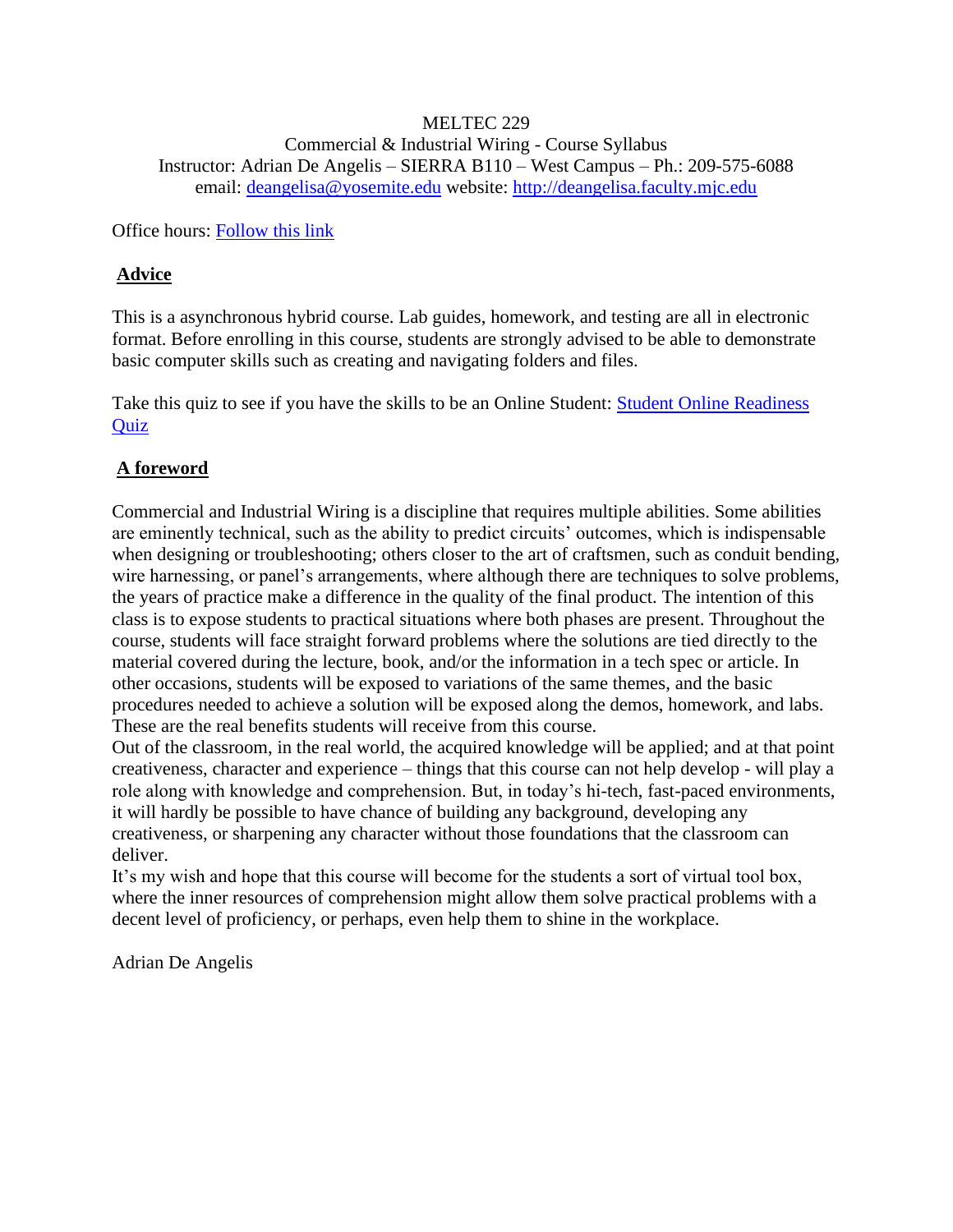## **Course Scope**

Commercial & Industrial Wiring is a course strongly oriented towards addressing the practical issues any electrical apprentice or trainee is going to face in this highly competitive and demanding trade. Students will perform calculations, will use NEC tables, will bend conduits, will pull wires, will connect devices, will energize circuits, will verify functionality, and will perform measurements.

Most written assignments will be done on a computer, tablet, or smart phone. Students needing support learning how to use digital resources can request and will receive help. Using the student email account, text editors, and spreadsheets will be common tools in this class.

## **Student Learning Outcomes**

At the end of this course the student will be able to:

1. Select conductors, protections, and wiring methods according to necessities based on estimations and NEC rules.

2. Perform all the necessary tasks to wire typical commercial and industrial electrical circuits (conduit work and wiring) with acceptable levels of workmanship.

## **Bibliography**

Required

- 1. Modern Commercial Wiring, 7th Edition (8th or 6th will work as well) Harvey N. Holzman, The Goodheart-Willcox Company Inc. 2. National Electrical Code 2017 (2014 or 2020 will work as well), NFPA
- 2. Other readings and resources  $-$  Not required although recommended

• Electrical Wiring – Commercial 14th Edition, R. Mullin and R. Smith, Delmar Cengage Learning

- Electrical Wiring Industrial 14th Edition, R. Mullin and R. Smith, Delmar Cengage Learning
- Understanding The National Electrical Code, Mike Holt, Mike Holt Enterprise Inc.
- 2017 STALLCUP'S Electrical Design Book, James Stallcup, NFPA

On-line free resources

- • [http://deangelisa.faculty.mjc.edu](http://deangelisa.faculty.mjc.edu/)
- • [GENERAL ELECTRIC -](https://electrification.us.abb.com/publibrary) GE- ABB Publication Library
- EATON [101 Training Series](https://www.eaton.com/us/en-us/support/training/101-basics-series.html)
- • [ROCKWELL AUTOMATION –](https://www.rockwellautomation.com/en-us/support/documentation/literature-library.html) ALLEN BRADLEY Literature Library
- EandM SIEMENS USA [STEP 2000 Training Program](https://www.eandm.com/Products/Content/Siemens/Training/Siemens_Courses.aspx)
- • [SCHNEIDER ELECTRIC USA -](https://www.se.com/us/en/download/) Documentation and Software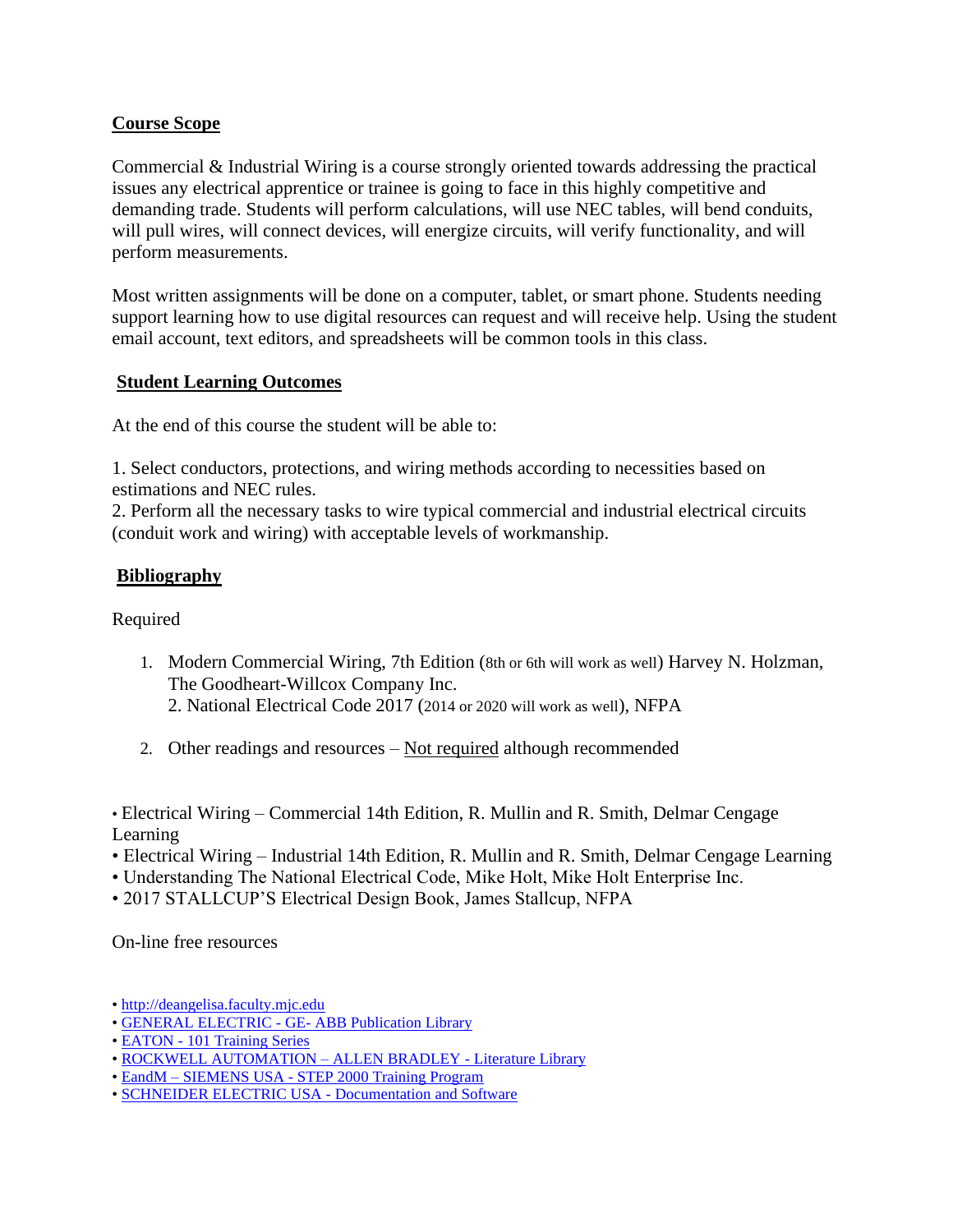## **Course Structure**

Throughout the semester, the student will learn the principles of wiring, will apply electrical theory and NEC rules to size protections, wires, and wiring methods, and will learn basic rules for load estimation.

The lecture segment of the class, usually the first class of a week, will be focused on wiring principles such as brief surveys of materials used in electrical installations, application of electrical theory and NEC rules, and examples of applications.

The lab segment of the class, usually the second class of a week, will be used for demos, lab activities, and - if needed - review of wiring principles relative to the activities. The instruction will be delivered in blocks that will be evaluated in summative assessments. Approximate time frame Themes and activities Reading and homework Summative Assessment

|                                              | Approximate<br>time frame                         | Themes and activities                                                                                                            | Reading and homework                                                                                                                                                            | Summative<br>Assessment                                                                                                                      |
|----------------------------------------------|---------------------------------------------------|----------------------------------------------------------------------------------------------------------------------------------|---------------------------------------------------------------------------------------------------------------------------------------------------------------------------------|----------------------------------------------------------------------------------------------------------------------------------------------|
| Introduction                                 | Class 1 Week 1                                    | Syllabus, Review of electrical<br>principles                                                                                     | <b>Modern Commercial Wiring</b><br>chapters #1 through #4 plus<br>technical reading related to safety<br>programs.                                                              |                                                                                                                                              |
| BLOCK #1<br>Weeks<br>1 through 4             | Class 2 week 1 through<br>week 3 classes          | Conduit bending + Sizing<br>conduits, boxes and wires                                                                            | Conduit bending exercises Modern<br>Commercial Wiring chapters #5,<br>#6, #7, and #18 + technical reading<br>related to wiring materials and<br>devices                         | Conduit bending and<br>basic circuit testing.                                                                                                |
|                                              | Week 4                                            | Basic wiring and circuit testing<br>(basic use of meggers)<br>Start of Lab #1 (2 motors<br>machine wiring: Power and<br>Control) |                                                                                                                                                                                 | General application of<br>technical rating and<br>sizing of wires and<br>conduit based on<br>electrical principles and<br><b>NEC</b> rules   |
| BLOCK <sub>#2</sub><br>Weeks<br>5 through 8  | Classes of weeks 5<br>through 8                   | Principles of circuit protection.<br>Sizing of protections, feeders,<br>and grounding.                                           | <b>Modern Commercial Wiring</b><br>chapters #8, #9, #10, #11 +<br>technical reading related to OCPDs<br>and grounding.<br>Chapter #15 with a technical paper<br>related to UPS. | General application of<br>technical rating and<br>sizing of OCPDs and<br>grounding based on<br>electrical principles and<br><b>NEC</b> rules |
| BLOCK <sub>#3</sub><br>Weeks<br>9 through 12 | Classes of weeks 9<br>through 11                  | Estimation of electrical loads<br>Troubleshooting exercise.<br>End of Lab 1                                                      | Modern Commercial Wiring chapter<br>#12 + technical reading related to<br>these matters.                                                                                        |                                                                                                                                              |
|                                              | Classes of weeks 11<br>and $12$                   | Start Lab #2                                                                                                                     |                                                                                                                                                                                 |                                                                                                                                              |
| <b>BLOCK #4</b><br>Weeks<br>13 through<br>16 | 1 <sup>st</sup> classes of<br>weeks 13 through 16 | Special applications                                                                                                             | Completion of Modern Commercial<br>Wiring - chapters #13, #14, #16,<br>and $#17$                                                                                                | Final Exam - Materials<br>covered from week #2<br>through 12.                                                                                |
|                                              | 2 <sup>nd</sup> classes of weeks 13<br>through 16 | General estimation for a small<br>commercial/industrial facility:<br>Lab#6                                                       |                                                                                                                                                                                 |                                                                                                                                              |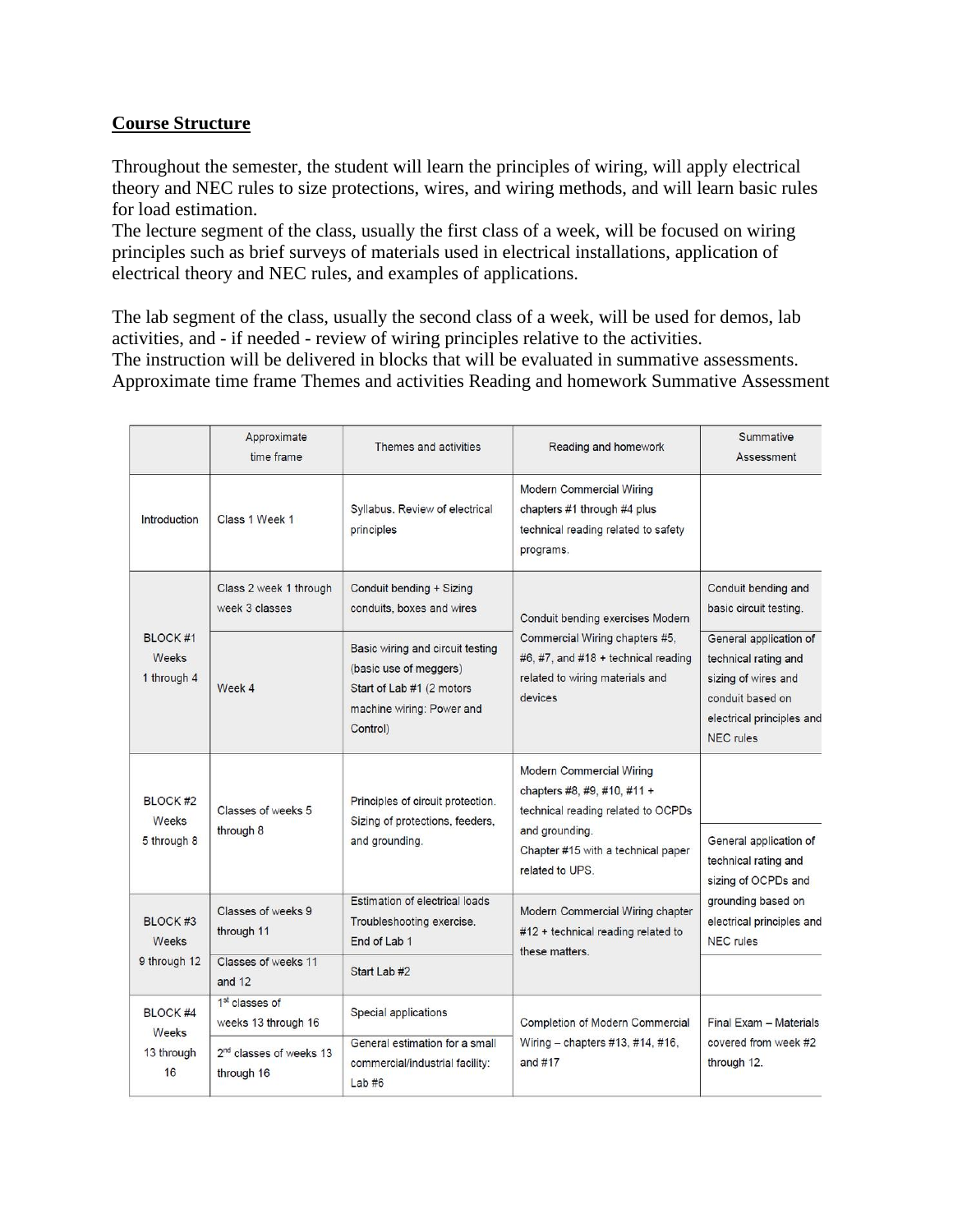## **Attendance prior and after Census Day**

Attendance will be taken daily. Regular attendance is essential to ensure success in this course and that laboratory procedures are clearly understood.

Students must email giving notice to the instructor if they are planning to miss a class before the meeting of the second week (prior to census day) to avoid being dropped from the course. After the second week, it is the student responsibility to drop this course. If after the second week, and before the completion of the 75% of the course, a student stops attending but forgets to drop the class, the instructor could, unintentionally, overlook the situation and fail to drop the student from the roster. In such case, the final grade will be likely an "F". However, a student showing a pattern of several consecutive missed assignments can be interpreted as a permanent absence in which case the instructor may drop the student without giving previous notice.

## **Lab Requirements**

A safe laboratory environment is essential. Safety procedures are most often given during the lecture period. If, in the opinion of the instructor, you are unaware of the proper safety procedures for a particular laboratory exercise because of excessive absences, you may not be allowed to participate in that exercise. These labs will be developed in a shop-like environment. Therefore, it will be neither a playground nor a freewill space. Workplace rules apply, and the instructor will work both as instructor and supervisor. In such character, the instructor will explain how to perform tasks and will not intervene in the class dynamic unless it is evident that the group is having difficulties. Good results are expected within a reasonable time frame according to different situations.

Most of the labs are designed as a team endeavor; groups of two or three persons will work together. Differences of character might arise and, as it happens in a real work environment, these differences will have to be put aside in order to achieve the successful completion of the work at hand. A professional attitude in front of differences is a calm and cold analysis of the problem, looking for a solution and not for the self-satisfaction of "being the winner" of a discussion. The quality of the team effort will be a factor for a positive evaluation on the lab.

As was previously said, workplace rules apply, such as:

- 1. Be on time
	- o Come ready
	- o Read the lab material ahead of time,
- 2. Bring your notes (class notes and questions) and your basic class gear (notebook, calculator, pen, pencils, permanent marker)
- 3. After a lab-demo and general indications are delivered, do not spring into action immediately; plan your work and set your area.
- 4. If a difference of opinions with your team arises, avoid quarrels and discuss differences calmly
- 5. Don't start working right away; the first important step is to set a clean and clear work area. Don't work to the very last minute of the class, stop 5 to 10 min before the end of the class to clean and organize your area. Productivity is higher in an organized environment.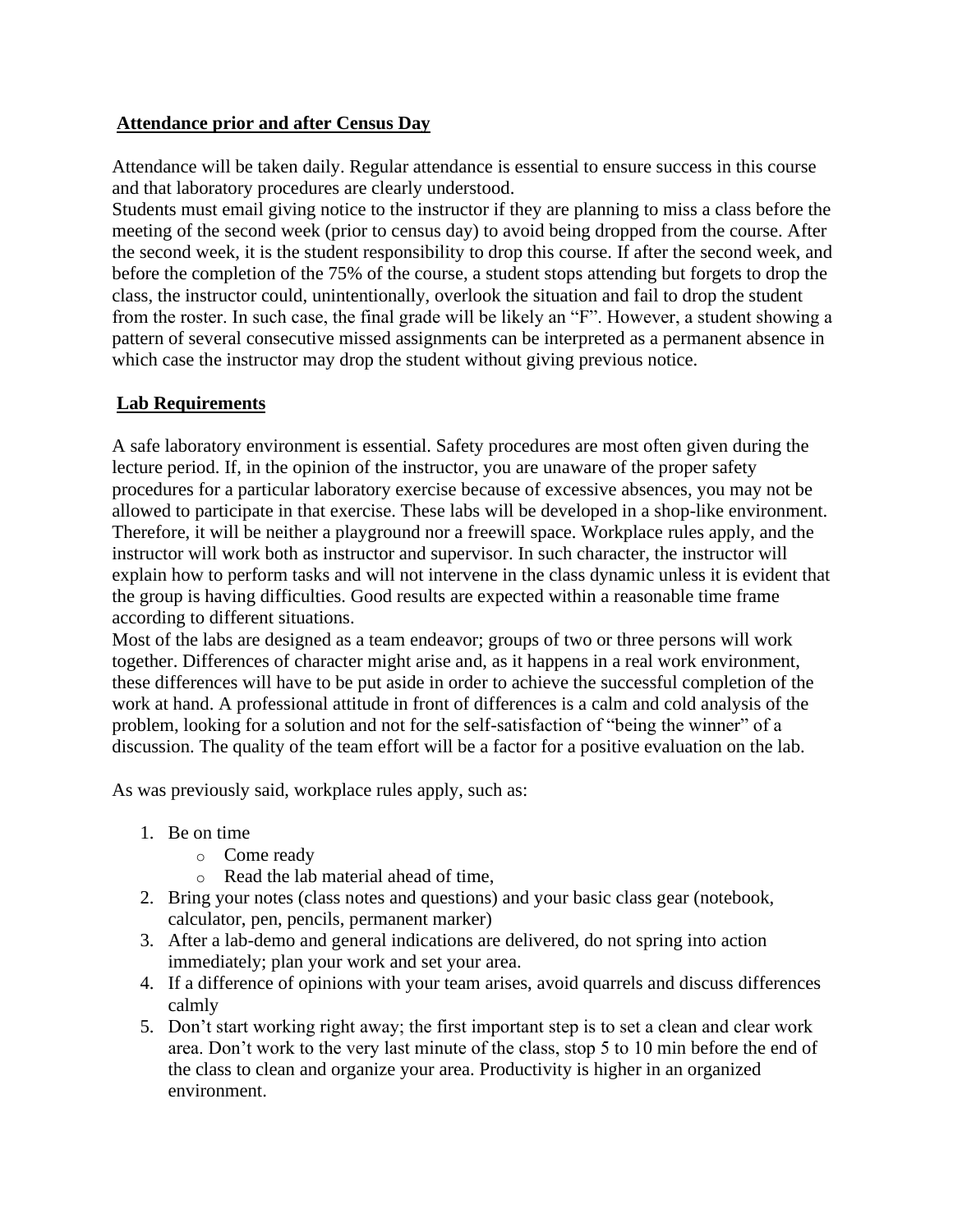You'll be provided with instruments, tools, safety glasses, and hygienic resources to prevent the spread of Covid-19. ONCE IN THE LAB AREA (B102) WEARING PPE IS MANDATORY – NO EXCEPTIONS. It is recommended to have:

- 1. Gloves (latex coated cotton gloves are a good option),
- 2. Working shoes or boots (preferable type "EH"),
- 3. Permanent marker,
- 4. A 1/8" straight-head slot screwdriver,

It is STRONGLY recommended to have the tetanus vaccine. Students Health Services delivers the shot for a minimum fee. Also, let your instructor know if you suffer from any heart or blood condition that might compromise you in case of cuts or accidental shock.

# **Grading Criteria**

## Class Participation

Being on-time, staying on-task, and keeping engaged in the subject, although it leaves a large margin for subjectivities from the point of view of the student and the instructor, is going to be considered and awarded. "Class Participation" includes punctuality, readiness, engagement with the subject, cooperation, and team spirit. It will be rewarded with 5 points. Students with leadership that help others to master technical issues may be awarded with 1 extra-credit point in this item. Class Participation accounts for 5% of the final grade.

## Homework

•

HW is divided between two different types of assignments: Online assignments and estimation problems.

• Most homework assignments will be done online using Canvas, including many numerical problems that must be documented using one of the equation editors embedded into the learning management system.

• Estimation problems also are posted on Canvas, but they are meant to be printed and turned in with their solution according to schedule.

> o Students able to work documents digitally will be able to do these assignments in .DOC, .DOCX, .ODT, or .PDF formats and email them to the instructor

The schedule of the deadlines for assignments will be set accordingly to the development of the class and posted on Canvas.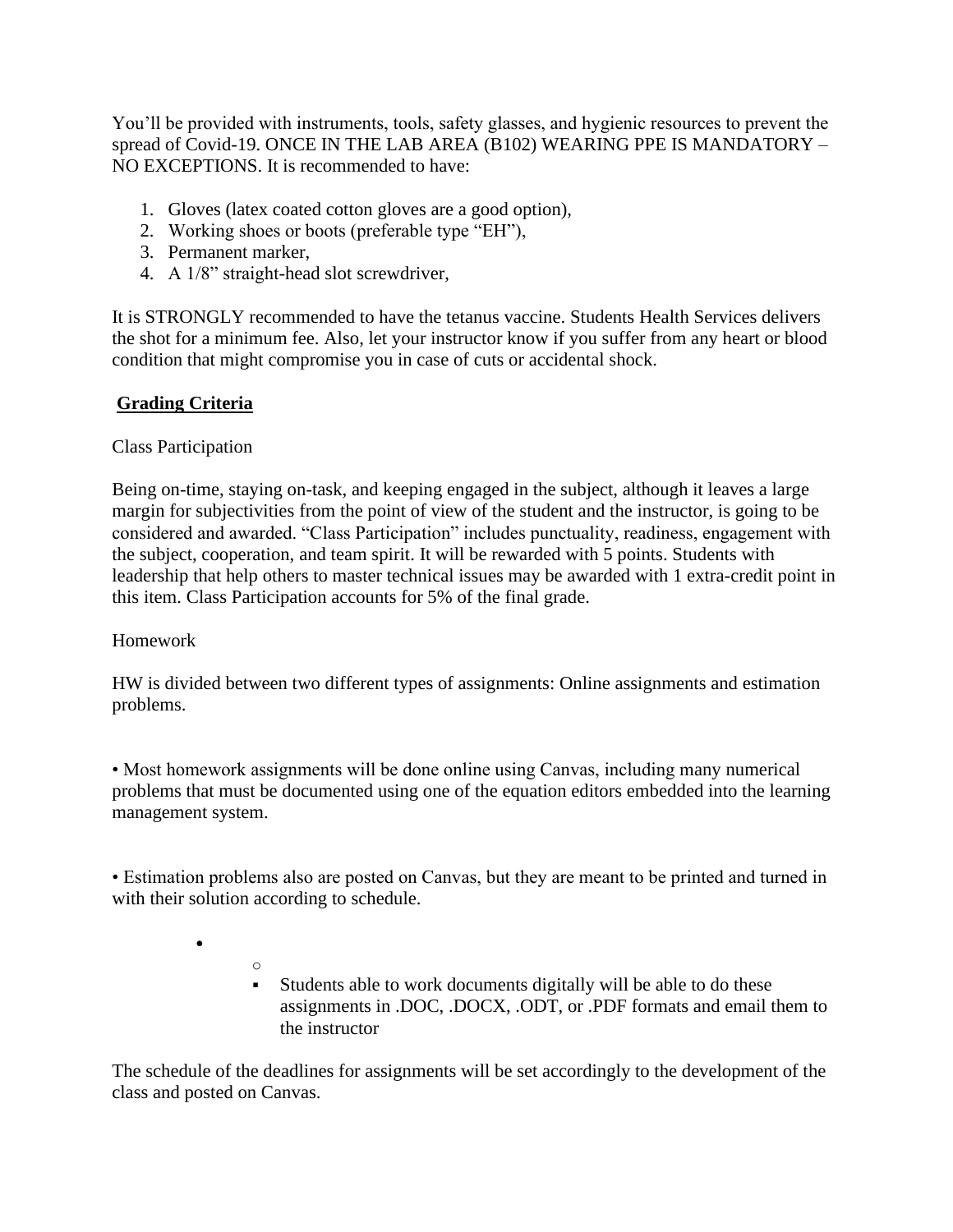For each hour of lecture two hours of home study are expected, therefore students should plan 4 hours per week of dedicated time for reading and completing assignments. Since this course is structured in blocks, the amount of dedicated time for studying and doing assignments shall be the number of weeks budgeted for the block times 4 (four). E.g.: Block #1 is estimated to be four weeks long and therefore it will require 16 uninterrupted hours of studying and homework.

Usually, the deadline for HW will be seven to ten days after it is officially assigned; in that way students will have plenty time to consult the instructor prior to turning in HW. Homework is not a medium to test but to consolidate understanding. Students can and should ask about difficulties that they encounter in assignments, as well as show the instructor drafts of written assignments prior to turning them in. Homework is the best tool to identify what is not clear and make it crystal clear. Homework is meant to learn and not to test.

Using Canvas Learning Management System makes studying and doing homework virtually ubiquitous; all that it takes is a digital device (computer, laptop, tablet, or smart phone) and an Internet connection. Students will be able to take school virtually wherever there is Internet access. For the digitally literate, even written assignments could be done digitally. Some students may have difficulties working with a digital medium, but they will receive support in the form of training to manage digital resources. Students with material limitations when it comes to accessing devices and digital resources will receive orientation on how to get support from the College and the Community in order to overcome these limitations. The world and the workplace are turning more and more into a digital space and the classroom must follow in order to prepare students for new professional requirements. HW accounts for 30% of the final grade.

#### Labs

In the lab environment, SAFE WORK PRACTICES apply. WEAR SAFETY GLASSES at all times. Instructor will indicate when it is safe to access spaces with energized conductors. There are two labs. Lab #1 is a quasi-full installation including a troubleshooting session. Lab #2 is a design project following guidelines and limitations of the National Electrical Code.

Lab #1 is a full practicum of wiring of power and control circuits including conduit bending. • The blueprint related to this lab will be analyzed in stages; after the analysis session, a test will be taken related to that segment and the highest grade of the team will be the team leader for that segment of the lab.

• The team leader is the one that will wear the tool pouch and will be the liaison with the instructor for coordination purposes. Team leaders with receive a 5% premium on the lab grade related to that segment.

• The members of the class will be organized in 6 teams of 3 members and assigned to a trainer with two equipped tool boxes and a storage chest. These teams will be crewed in the first week through a draw. Each team will be responsible for a full tool set stored in the tool boxes. The keys to open the tool boxes will be given each class. The contents of the tool boxes are inventoried and displayed in a picture in CANVAS.

• After each lab period the tool boxes will be inspected. The evaluation of the cleanness and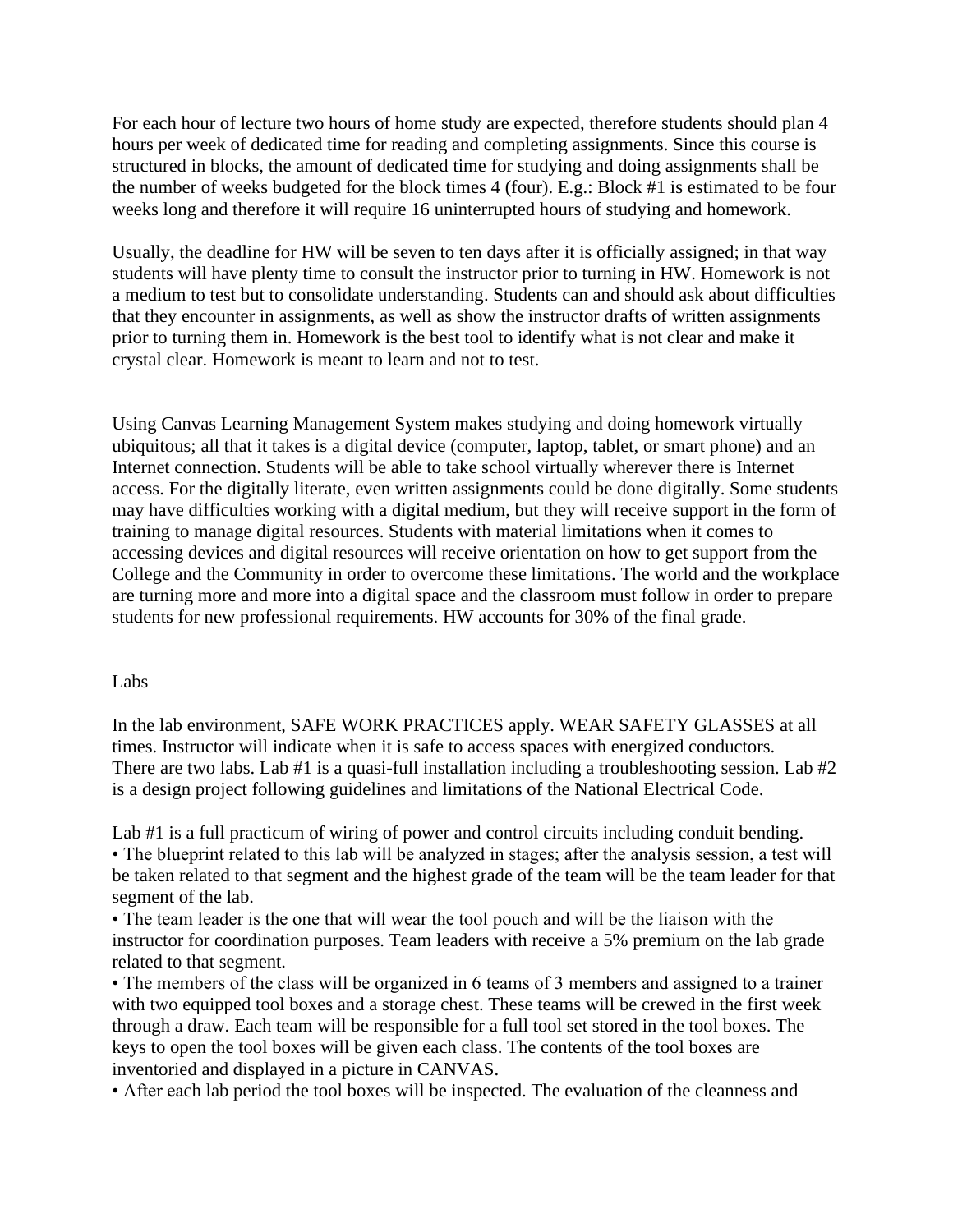neatness of the work area (trainer + tool boxes + storage chest) will be part of the grading for labs. Messy tool boxes and unclean work areas will be penalized. Teams must report broken tools; not reporting a broken tool will be heavily penalized – if a broken tool is reported immediately no penalization will be applied. Student will be accountable for missing tools. 1% of the lab grade will be discounted for every 5 minutes the instructor has to spend in cleaning or organizing tools in the tool boxes.

• Labs are expected to be completed within the timeframe specified when the class agenda is set, but periods of catch up will be available to complete tasks. Basically, labs will be evaluated based on their functionality and their completion with a reasonable level of craftsmanship. Work ethic and teamwork are factors that will affect the overall evaluation of the lab. There are some less subjective matters on the evaluation of the development of labs such as:

- 1. Methodicalness proved through measurement charts or field notes
- 2. Finishing (lack of burrs, tightness, lack of kinks, "squareness")
- 3. Prompt functionality
- 4. Completeness proved through the completion of tasks requested by the lab guide
- 5. Neatness in the project, the work space, and the related documentation.

Lab #2 teams will be arranged based on the convenience of students able to gather in a study area. Teams for lab #2 shall be of no more than 5 members and it will require an intense use of the NEC. A project of an electrical system will be laid out from a blueprint with technical specifications. The conclusion of this lab will include the estimations, rating, and sizing of the service entrance and service entrance equipment, and the distribution of circuits with the estimation, rating, and sizing of branch circuits and feeder(s). The grading of Lab #2 will be based on one of the documented blueprints used by the team and the grade will be the same for all the team members.

Labs account for 25% of the final grade

### Exams

Summative assessments will be held after an instructional block is completed. They will be focused on the subjects covered in the block. Theoretical and practical subjects will be evaluated. The Electrical Field Reference Handbook and a calculator will be necessary and allowed. The summative assessments will represent 20% of the final grade.

The Final Exam is THE ULTIMATE SUMMATIVE ASSESSMENT. It is the culmination of this course, and will be strictly numeric and NEC based. It will be held in the sixteenth week. A calculator will be necessary and the Electrical Field Reference Handbook will be allowed as the only reference. The final exam represents 20% of the final grade and it must be at least a 50% in order to pass. Not taking the final exam, or having an F as grade, automatically disqualifies a student who will then not pass the course. Only in a very special case does a student that misses the Final receive an incomplete grade (IF or ID) in order to give him/her the opportunity to take the exam another day. Failing to do so will result in an automatic F or D.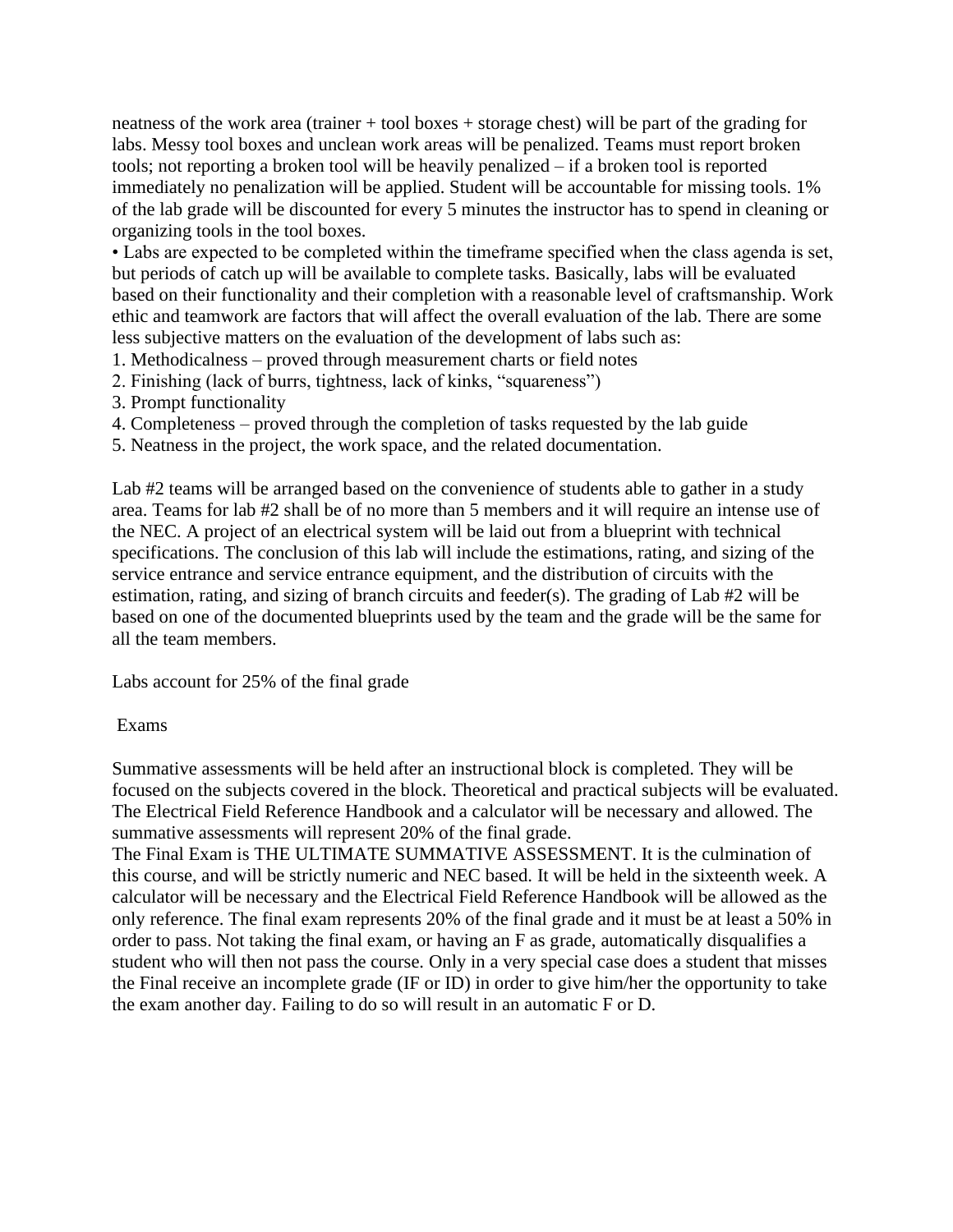In summary

| Participation            | 5%  |
|--------------------------|-----|
| Homework                 | 30% |
| Labs                     | 25% |
| Summative<br>Assessments | 20% |
| Final                    | 20% |

### **Grades**

A "C" is required to successfully complete this course. That is the equivalent of the 70% of the total points (gathered between participation, homework, labs, and exams) with the strict condition of having at least the 50% of the final exam. Many students express test-taking anxiety with the consequent low performance, but notice that 60% of the grade is not based on testing but in personal effort, commitment, and the achievement of measurable goals. 100%, or a very high score, in HW, Labs, and Class Participation is possible, and in such cases, a mediocre performance in tests will be not a handicap to pass the class. The grading scale is as follows:

 $A = 90$  to 100%  $B = 80$  to 89%  $C = 70$  to 79%  $D = 50$  to 69%  $F =$ up to 49%

## **Electrical Trainees – ETs**

**Students enrolled in the DAS as electrical trainees (Electrical Trainee – ET – working for a licensed contractor or under the supervision of a journeyman) will log 105 hours of technical education of the 150 required in a year, but must pass with a C or better in order to be accredited with the hours.**

### **Keys for success**

• Start reading the class material immediately after or concurrently with the delivery of subjects. Take care of homework as soon as it is assigned. HW is related to the reading material. Answer the "Review Questions" and the "Using the NEC" questions at the end of each chapter of the textbook; that will make your reading more effective and your online homework easier to complete.

• Keep the HW questions next to you and answer the questions as soon as you found the key paragraphs that are related to the point. Summarize the main points. Good summaries will help